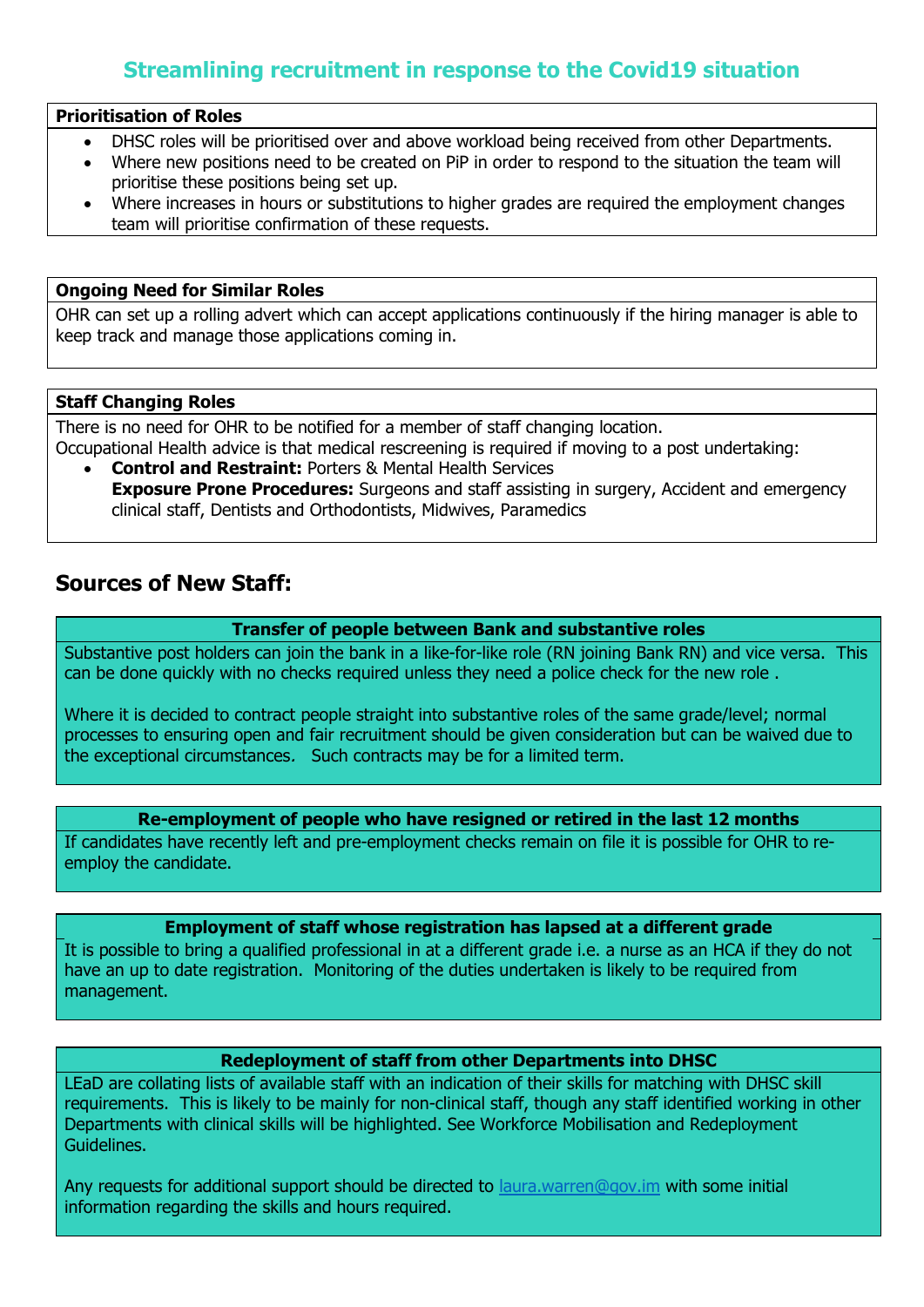# **Conditional Appointments**

The existing Conditional Appointment process can be used to facilitate the swift recruitment of essential people to support the Covid 19 effort.

This requires:

- Completion of a Conditional Appointment form example attached.
- Undertaking a risk assessment and putting measures to mitigate risks in place whilst preemployment checks are completed, eg supervised working.

## **Authority to Sign off conditional appointments:**

- o Doctors sign off by Medical Director
- o Nurses sign off by Director of Nursing
- o All other health professionals sign off from Chief Operating Officer
- o PSC sign off by Department's Accounting Officer

The Department can use the risk assessment (see template below) within the conditional form or complete an overarching risk assessment for groups of employees

## **Legal requirements before a Conditional Appointment can be approved:**

## **Visa**

Relevant immigration/visa status must be in place

## **Work Permits**

Emergency measures include suspension of work permits. Date of implementation and conditions to be confirmed.

## **Registration and Temporary Re-registration,** eg GMC/Specialist Register, NMC

HR can check this online if the registration number is provided.

Registered bodies are currently working to set up **temporary emergency registers** for people returning to the profession. Fees for joining the register are to be waived and the bodies are currently collecting names **for people who have left in the last three years**. Each body has its own information on terms and conditions under this temporary register and HR will support managers to bring people back into work under these where necessary.

## **ID Verification**

OHR will review personal files for returning staff to verify ID where possible and avoid delays. The UK Disclosure and Barring Service has made temporary changes to the ID verification process for checks. These allow for ID documents to be viewed by live video link or for scanned documents to be used. In both of these cases, managers will be advised that the appointment is conditional and the applicant must present the original versions of these documents when they begin working in the role that they've applied for.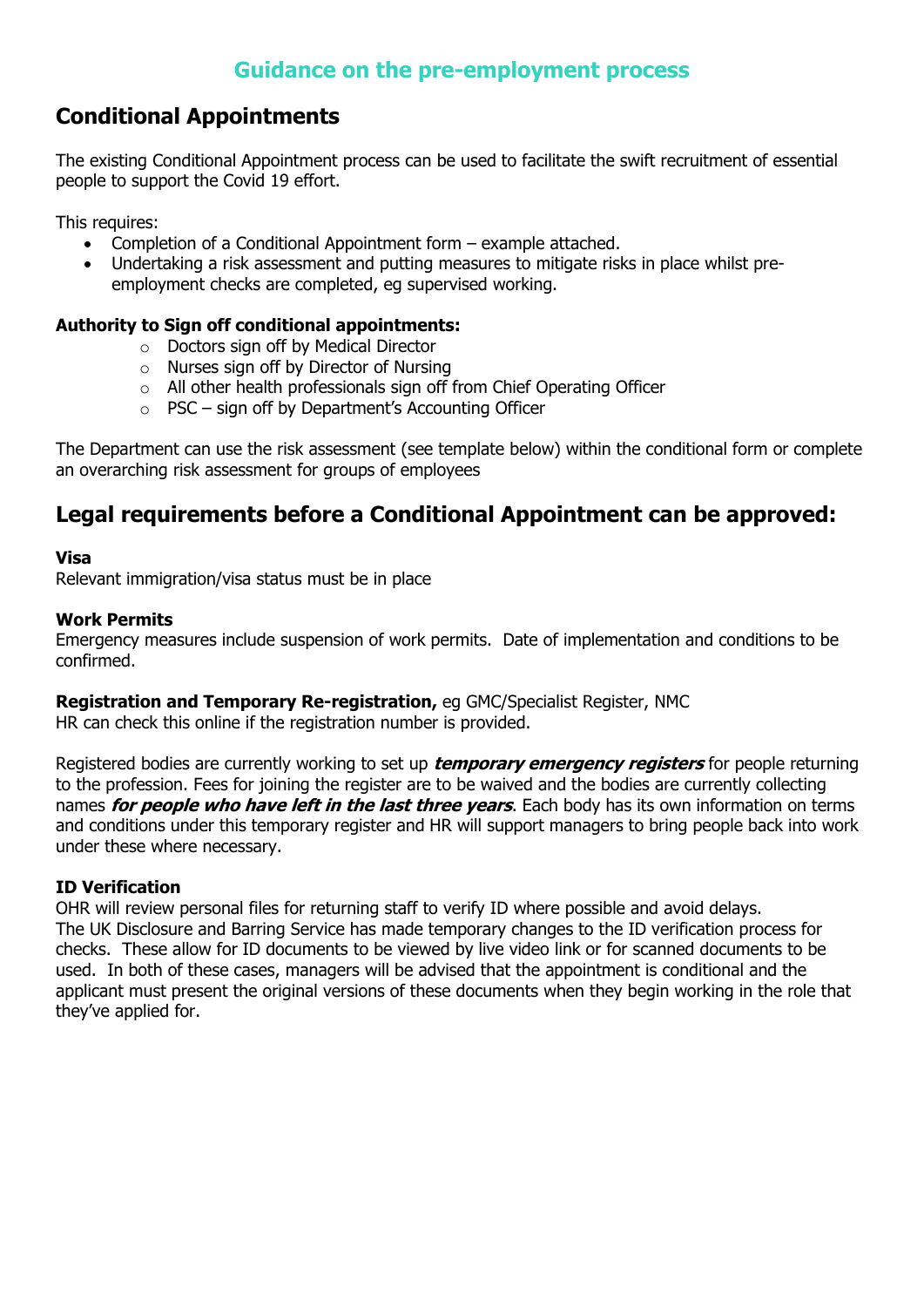## **Risk Assessment of Conditional Appointments**

**DBS Checks** – Risk assessment should consider how anyone who has not have a relevant police check can work with appropriate mitigation measures in place. The degree of risk should be assessed in light of previous work and police check history eg have the recently been in employment with DHSC or a UK NHS Trust where a police check will have been carried out. See template below.

**Medicals** –The Department has an obligation to ensure that healthcare workers do not pose a risk of infection to patients. Similarly, it is essential to ensure that staff are protected from infection by patients. The requirements are to ensure immunisation against common communicable infections and biological hazards workplace and the risks of exposure that their role may pose. OHR staff may have the information for returning staff and will check this. Request will be prioritised by the Occupational Health Service for urgent recruitment.

### **References**

It may be possible to use references received on appointment coupled with a review of the OHR records to avoid the need for these. IOMG's 'Fidelity Guarantee' guarantee insurance covering the organisation if it is defrauded of an amount of around £100,000 is void if insufficient pre-employment checks, such as references, are completed. A conditional appointment may be made if this is assessed as low risk.

**Driving License –** Must be produced on first day of appointment and before any driving takes place

**Additional qualifications –** This is subject to the Departments risk assessment and the type of qualification the role requires.